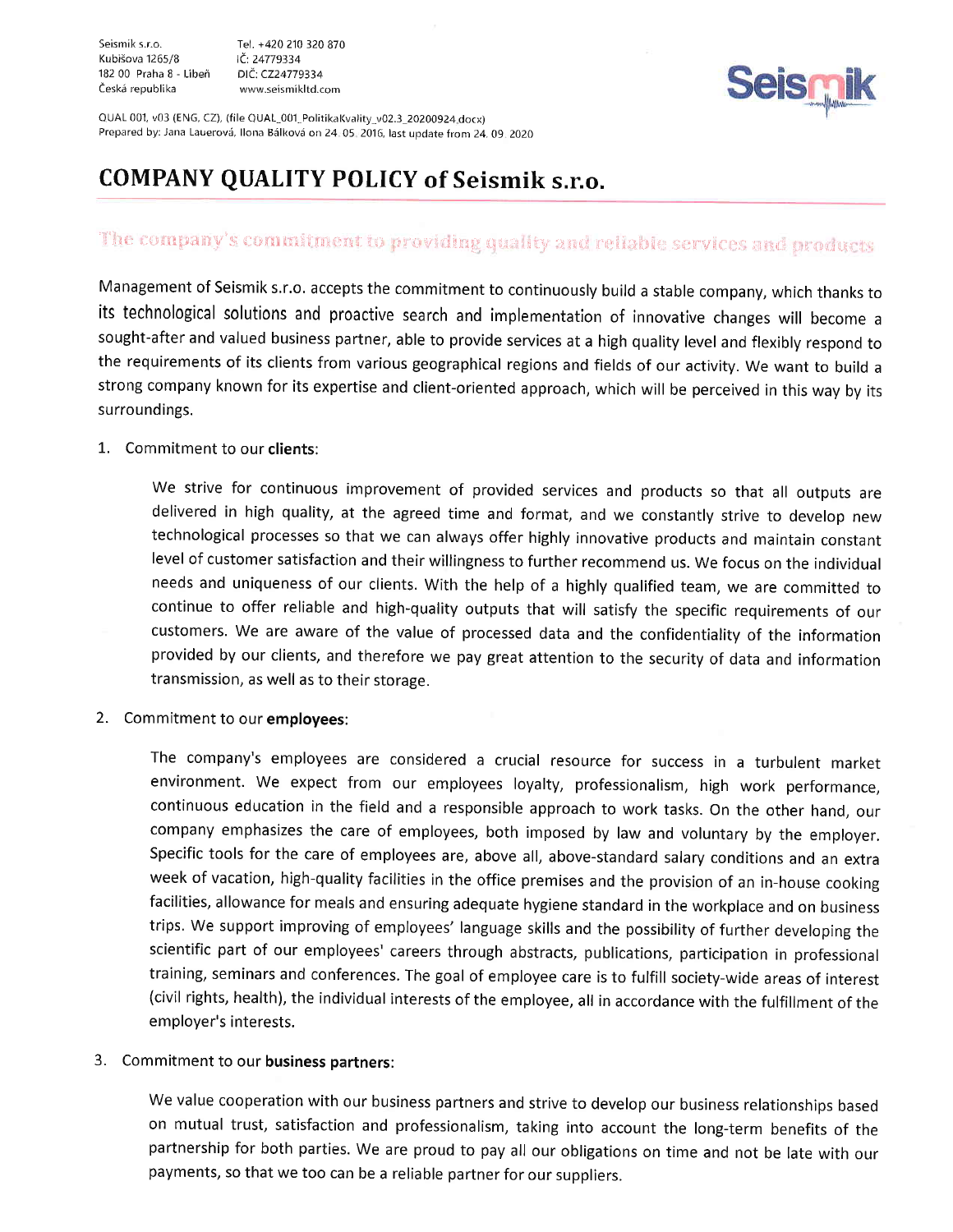Tel. +420 210 320 870 IC: 24779334 www.seismikitd.com



QUAL 001, v03 (ENG, CZ), (file QUAL\_001\_PolitikaKvality\_v02.3\_20200924.docx) Prepared by: Jana Lauerová, Ilona Bálková on 24.05. 2016, last update from 24.09. 2020

#### 4. Commitment to the owners of the company:

The management of the company undertakes to responsibly manage the company so that it effectively fulfills the goals of the owners (maximizing the market value of the company), in case of difficult economic situation to ensure the ability to overcome the unfavorable development and return to profitability. Thanks to the overall provision of quality services, technological development and a professional approach, we also strive to ensure the growth of so-called brand equity and the reputation of a good employer, so that it continues to have the opportunity to recruit educated, motivated and responsible employees.

### 5. Commitment to continuous improvement:

The basic building block in the area of quality policy is the proactive approach of all employees of the company to find opportunities for improving processes, new procedures and methods reflecting the development of the field and monitoring new methodologies. Our quality management system will be further developed on the basis of assessing the fulfillment of our goals and continuous improvement of process performance. It is the commitment of the company's management to create an environment that will be focused on motivating employees and building a relationship between employees and the company. The company continuously verifies the satisfaction of its customers within the acceptance of provided services and products and takes appropriate corrective measures.

#### 6. Commitment to social responsibility:

In its activities, the company not only ensures compliance with legal regulations, but also strives for responsible and ethical behavior towards all stakeholders and its surroundings (Seismic student Award, sponsorship, donations to charities, education, etc.), business transparency and responsible approach to the environment, in the field of energy saving, waste minimization and waste recycling. We undertake to always act honestly in negotiations with customers and business partners and to maintain the good name of Seismik s.r.o.

7. Seismik s.r.o. also approaches very responsibly the current epidemiological situation in connection with COVID-19, both in terms of providing the necessary background and support for its employees (the possibility of working outside the workplace, the so-called home-office, sufficient training of employees on the principles of safe behavior and respect for others, providing protective aids, masks and support in case of necessary testing or health problems, setting up internal procedures and space to hear any concerns of employees, strengthening cleaning and disinfection of shared spaces), as well as in any contact or solving the situation with its suppliers and/or business partners. Seismik remains ready to respond to the development of the situation as needed and, if necessary, to update its procedures to ensure the maximum possible safety of all involved. The company's management and its employees feel to be a part of the wider community and we are aware that our responsible behavior we may help to prevent the spread of the COVID-19 epidemic.

This quality policy, discussed and approved by the company's management, is continuously fulfilled through the above-mentioned commitments and goals. Therefore, the company has set as one of its goals the construction and subsequent maintenance of a management system in the company Seismik s.r.o. according to the CSN EN ISO 9001: 2016 standard and continuous improvement of the company's performance.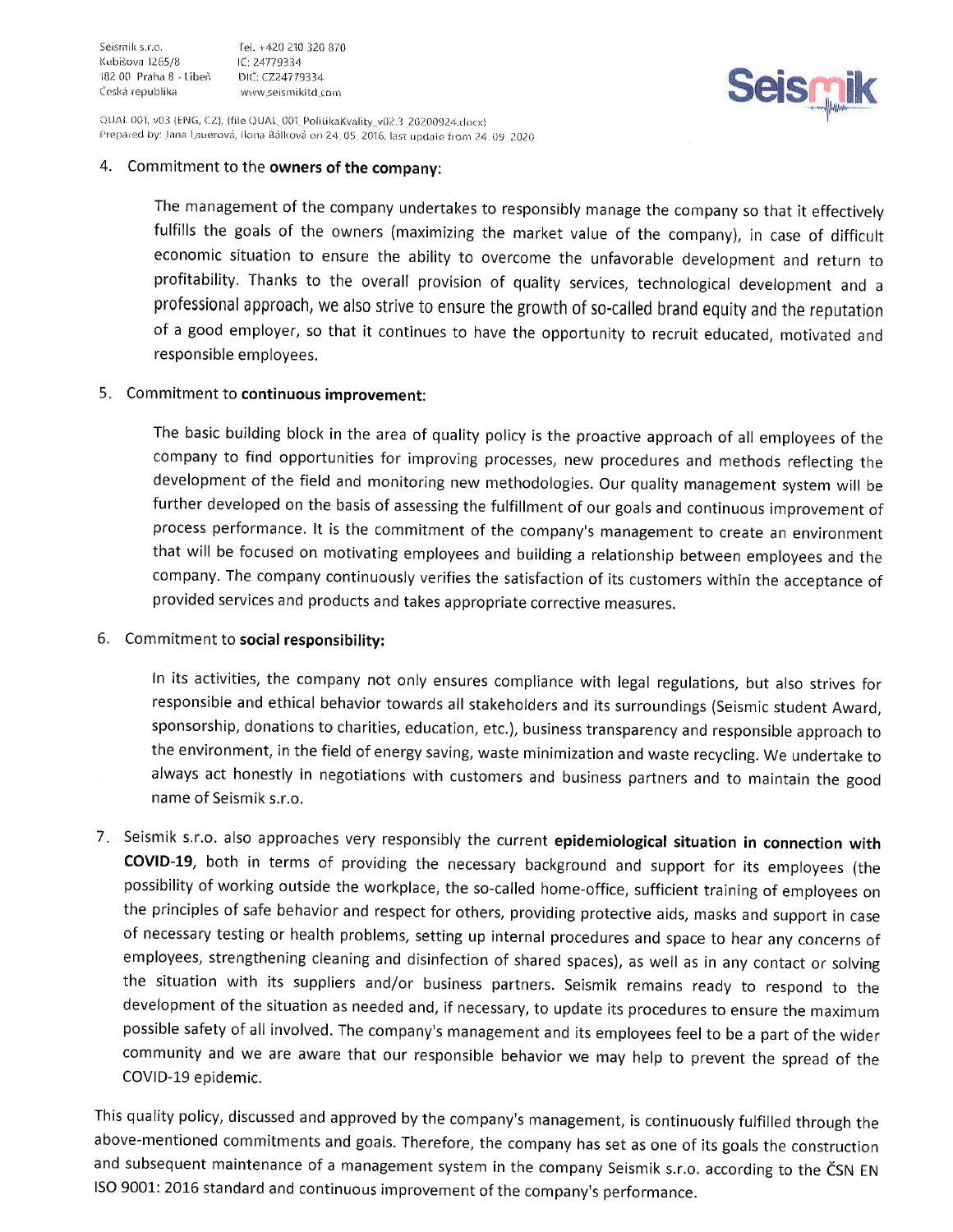Seismik s.r.o. Tel. +420 210 320 870<br>Kubišova 1265/8 Kubišova 1265/8 Kubišova 1265/8 lČ: 24779334<br>182 00 Praha 8 - Libeň DIČ: CZ24779334 182 00 Praha 8 - Libeň<br>Česká republika

www.seismikltd.com



QUAL 001, v03 (ENG, CZ), (file QUAL 001\_PolitikaKvality v02.3\_20200924.docx) Prepared by: Jana Lauerová, Ilona Bálková on 24 05. 2016, last update from 24.09. 2020

b.

In Prague, on 24th September, 2020

President of Seismik s.r.o., Leo Eisner, Ph.D.

frammontagement

Note:

This document is further elaborated for the area of Code of Ethics, health and environmental protection, insurance, quality control and environmental liability in English in the comprehensive "manual" HSE (S: \ 00-kancelar \ KLIENTI\_PROJEKTY \ Seismik\_C000 \ Seismik\_HSE-QA-QC ), which is provided to clients on request.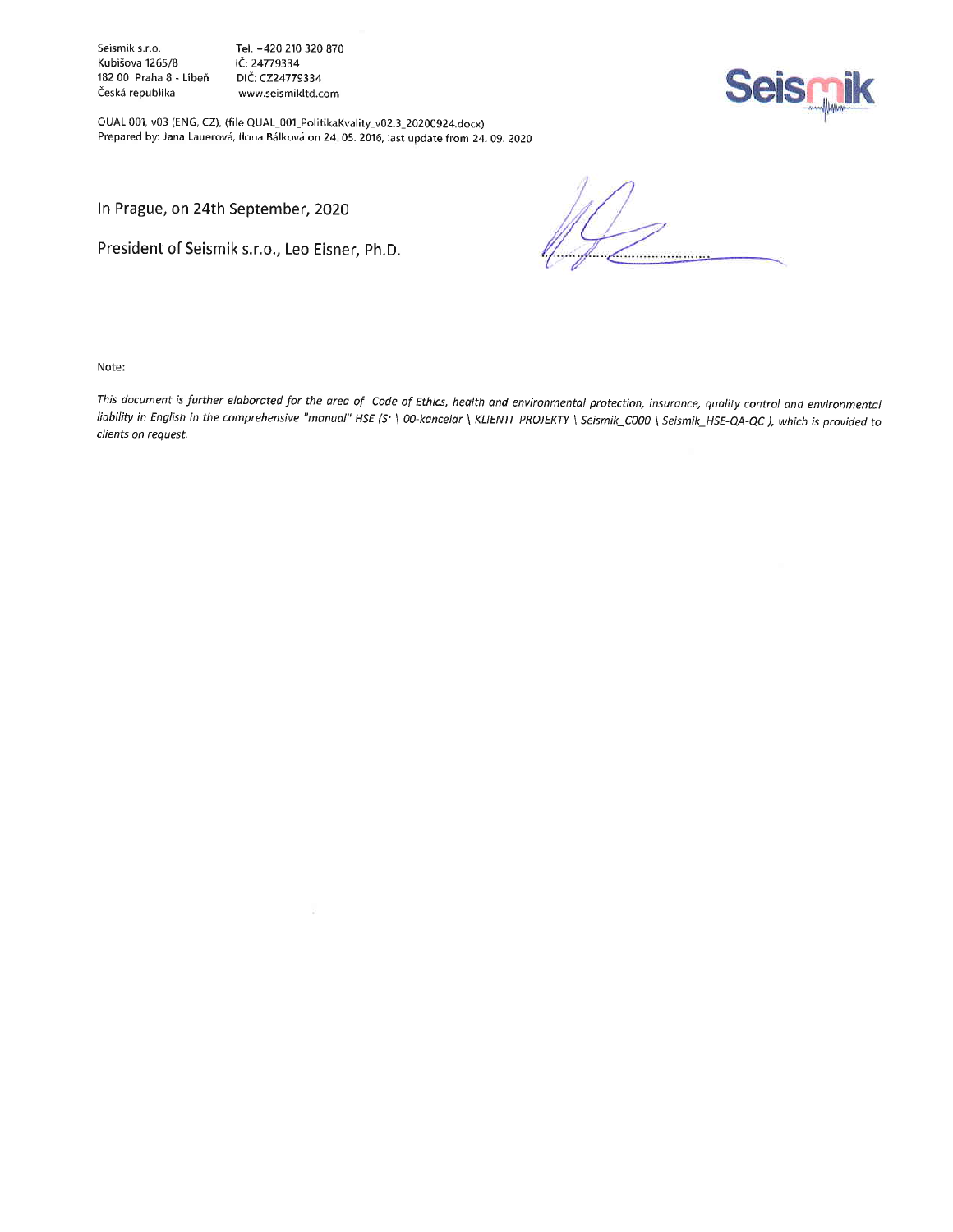Seismik s.r o. Tel. +420 2'10 320 B70 Kubišova 1265/8 182 00 Praha 8 - Libeň DIČ: CZ24779334 Ceská republika www.seismikltd.com



QUAL 001, v03 (ENG, CZ), (file QUAL\_001\_PolitikaKvality\_v02.3\_20200924.docx) Prepared by: Jana Lauerová, Ilona Bálková on 24. 05. 2016, last update from 24. 09. 2020

# POLITIKA JAKOSTI SPOLEČNOSTI Seismik s.r.o.

# Závazek společnosti poskytovat kvalitní a spolehlivé služby a produkty

Vedení společnosti Seismik s.r.o. přijímá závazek kontinuálně budovat stabilní firmu, jež se díky svým technologickým řešením a proaktivnímu vyhledávání a realizování inovativních změn stane vyhledávaným a ceněným obchodním partnerem, který je schopen poskytovat služby na vysoké kvalitativní úrovni a zároveň flexibilně reagovat na požadavky svých klientů z nejrůznějších geografických regionů i z různých oborů naší činnosti. Chceme vybudovat silnou společnost známou pro svoji odbornost a klientsky orientovaný přístup, která bude takto vnímána svým okolím.

## 1. Závazek vůči našim klientům:

Usilujeme o neustálé zlepšování poskytovaných služeb a produktů, aby byly veškeré výstupy dodávány ve vysoké kvalitě, v dohodnutém čase i formátu a snažíme se stále vyvíjet nové technologické postupy tak, abychom mohli nabídnout vždy vysoce inovované produkty a udrželi si stálou spokojenost našich klientů a jejich ochotu nás dále doporučovat. Zaměřujeme se na individuální potřeby a jedinečnost našich klientů. S pomocí vysoce kvalifikovaného týmu se zavazujeme i nadále nabízet spolehlivé a kvalitní výstupy, které uspokojí konkrétní požadavky našich zákazníků. Ceníme si hodnoty dat a důvěrnost poskytovaných informací od našich klientů a velmi proto dbáme na bezpečnost přenosu dat a informací, stejně tak jako na jejich uchovávání.

2. Závazek vůči našim zaměstnancům:

Zaměstnanci společnosti jsou považováni za rozhodující zdroj pro dosažení úspěšnosti v turbulentním tržním prostředí. Od našich zaměstnanců očekáváme loajalitu, profesionalitu, vysoký pracovní výkon, neustálé vzdělávání se v oboru a zodpovědný přístup k pracovním úkolům. Na druhé straně naše společnost klade důraz na péči o zaměstnance, a to jak právními předpisy uloženou, tak i ze strany zaměstnavatele dobrovolnou. Konkrétními nástroji péče o pracovníky jsou především nadstandardní platové podmínky i týden dovolené navíc, kvalitní zázemí v prostorách kanceláře včetně kuchyně, příspěvek na stravné i zajištění dostatečných hygienických standardů na pracovišti i na pracovních cestách. Podporujeme zvyšování jazykové dovednosti i možnost rozvoje vědecké části kariéry našich zaměstnanců prostřednictvím abstraktů, publikací, účasti na odborných školeních, seminářích a konferencích. Cílem péče o zaměstnance je naplňování celospolečensky orientovaných zájmových oblastí (občanská práva, zdraví), individuálních zájmů zaměstnance, to vše v souladu s naplňováním zájmů zaměstnavatele.

## 3. Závazek vůči našim obchodním partnerům:

Vážíme si spolupráce s našimi obchodními partnery a usilujeme o rozvoj naši obchodních vztahů založených na vzájemné důvěře, spokojenosti a profesionalitě, s ohledem na dlouhodobou výhodnost partnerství pro obě strany. Jsme hrdi na to, že všechny své závazky hradíme včas a neopožďujeme se s našimi platbami, abychom i my byli pro naše dodavatele spolehlivým partnerem.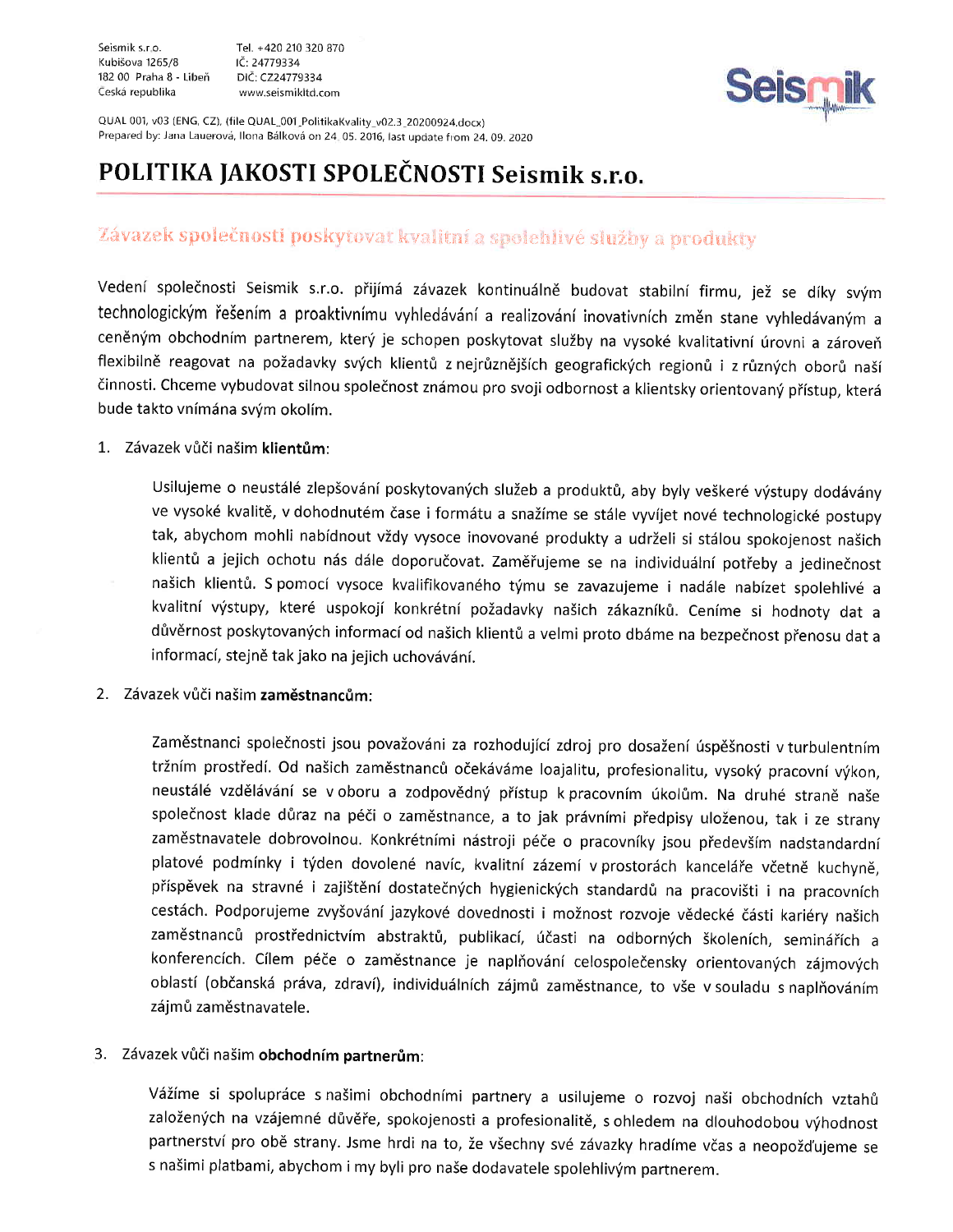Tel +420 210 320 870 tc, 24t79334 www.seismikltd.com



QUAL 001, v03 (ENG, CZ), (file QUAL\_001\_PolitikaKvality\_v02.3 20200924.docx) Prepared by: Jana Lauerová, llona Bálková on 24, 05, 2016, last update from 24, 09. 2020

# 4. Závazek vůči **vlastníkům společnosti**:

Vedení společnosti se zavazuje zodpovědně řídit společnost tak, aby efektivně naplňovala cíle vlastníků (maximalizaci tržní hodnoty společnosti), v případě obtížné ekonomické situace aby byla zajištěna schopnost překonat nepříznivý vývoj společnosti a její návrat zpět do ziskového chodu. Díky celkovému poskytování kvalitních služeb, technickému rozvoji a profesionálnímu přístupu také usilujeme o zajištění růstu tzv. brand equity a pověst dobrého zaměstnavatele, aby měla i nadále možnost získávat vzdělané, motivované a zodpovědné zaměstnance do svých řad.

### 5. Závazek **k neustálému zlepšování**:

Základním stavebním kamenem v oblasti politiky kvality je proaktivní přístup všech zaměstnanců společnosti k vyhledávání možností pro zlepšení procesů, nových postupů a metod odrážejících vývoj oboru a sledování nových metodologií. Náš systém managementu kvality bude nadále rozvíjen na bázi hodnocení plnění našich cílů a průběžného zlepšování výkonnosti procesů. Je závazkem vedení společnosti vytvářet takové prostředí, které bude orientováno na motivaci pracovníků a budování vztahu mezi zaměstnanci a společností. Společnost průběžně ověřuje spokojenost svých zákazníků v rámci akceptace poskytovaných služeb a produktů a přijímá odpovídající nápravná opatření.

### 6. Závazek **ke společenské odpovědnosti:**

Společnost dbá při své činnosti nejen na dodržování právních předpisů, ale rovněž usiluje o odpovědné a etické chování vůči všem zainteresovaným osobám a svému okolí (Seismická cena pro studenty, sponzoring, dary charitativním organizacím, vzdělávaní, atd.), transparentnost podnikatelské činnosti a odpovědný přístup k životnímu prostředí v oblasti úspory energií, minimalizaci odpadu a recyklaci odpadu. Zavazujeme se jednat vždy čestně při jednáních se zákazníky i obchodními partnery a zachovávat dobré jméno společnosti Seismik s.r.o.

7. Odpovědně se Seismik s.r.o. staví i k současné epidemiologické situaci v souvislosti s COVID-19, a to jak z pohledu zajištění potřebného zázemí a podpory pro své zaměstnance (možnost práce v režimu mimo pracoviště, tzv. home-office, dostatečné proškolení zaměstnanců o zásadách bezpečného chování a respektu k ostatním, poskytnutí ochranných pomůcek a podpora při potřebném testování či zdravotních potížích, nastavení interních postupů a prostoru pro vyslyšení případných obav zaměstnanců, posílení úklidu a dezinfekce sdílených prostor), tak i při jakémkoliv kontaktu nebo řešení vzniklé situace se svými dodavateli i obchodními partnery. Seismik je nadále připraven reagovat na vývoj situace dle potřeby a případně nastavená pravidla aktualizovat pro zajištění maximální možné bezpečnosti všech zúčastněných. Vedení společnosti i její zaměstnanci se cítí být součástí široké komunity a jsme si vědomi, že svým odpovědným chováním můžeme pomoci v zamezení šíření epidemie viru COVID-19.

Tato politika kvality, projednaná a schválená vedením společnosti, je průběžně naplňována prostřednictvím výše uvedených závazků a cílů. Proto si společnost vytyčila jako jeden ze svých cílů i vybudování a následné udržování systému řízení ve společnosti Seismik s.r.o. dle normy ČSN EN ISO 9001:2016 a neustálé zlepšování výkonnosti společnosti.